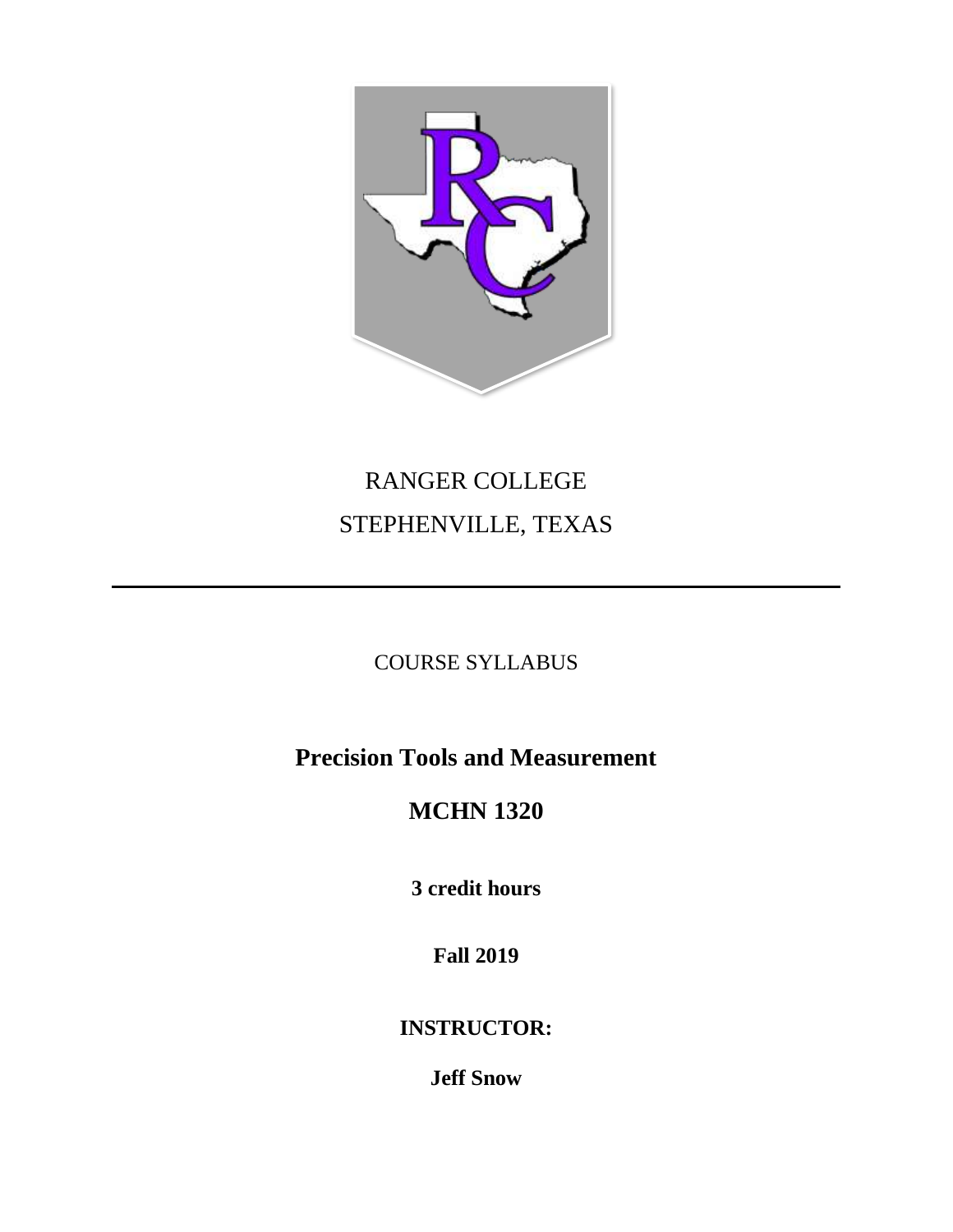| <b>INSTRUCTOR:</b> Jeff Snow |
|------------------------------|
| jsnow@rangercollege.edu      |
| RCEC ATC                     |
| $(254)$ 968-1075             |
| $[8-5 M-R]$                  |
|                              |

#### **I. Texas Core Curriculum Statement of Purpose**

Through the Texas Core Curriculum, students will gain a foundation of knowledge of human cultures and the physical and natural world, develop principles of personal and social responsibility for living in a diverse world, and advance intellectual and practical skills that are essential for all learning.

#### **II. Course Description**

An introduction to the modern science of dimensional metrology. Emphasis on the identification, selection, and application of various types of precision instruments associated with the machining trade. Practice of basic layout and piece part measurements while using standard measuring tools.

#### **III. Required Background or Prerequisite**

None

#### **IV. Required Textbook and Course Materials**

| <b>Item</b> | <b>Title</b> | Author    | <b>Publisher</b> | <b>Edition</b> | ISBN |
|-------------|--------------|-----------|------------------|----------------|------|
|             | Tooling U    | Tooling U | ToolingU/SME     | Ver $1.0/2.0$  |      |

#### **V. Course Purpose**

The main goal of this course is to provide a deep understanding of the fundamental machining skills needed for career success in a manufacturing environment, and an in-depth knowledge as a base for strong foundational skills without becoming difficult to comprehend or retain.

#### **VI. Learning Outcomes**

Perform common methods of measurement conversion; determine the degree of precision measurement required; identify various types of precision instruments and their applications; list maintenance procedures on various types of measuring instruments; interpret and confirm blueprint requirements; convert between English and metric units; compute total tolerances of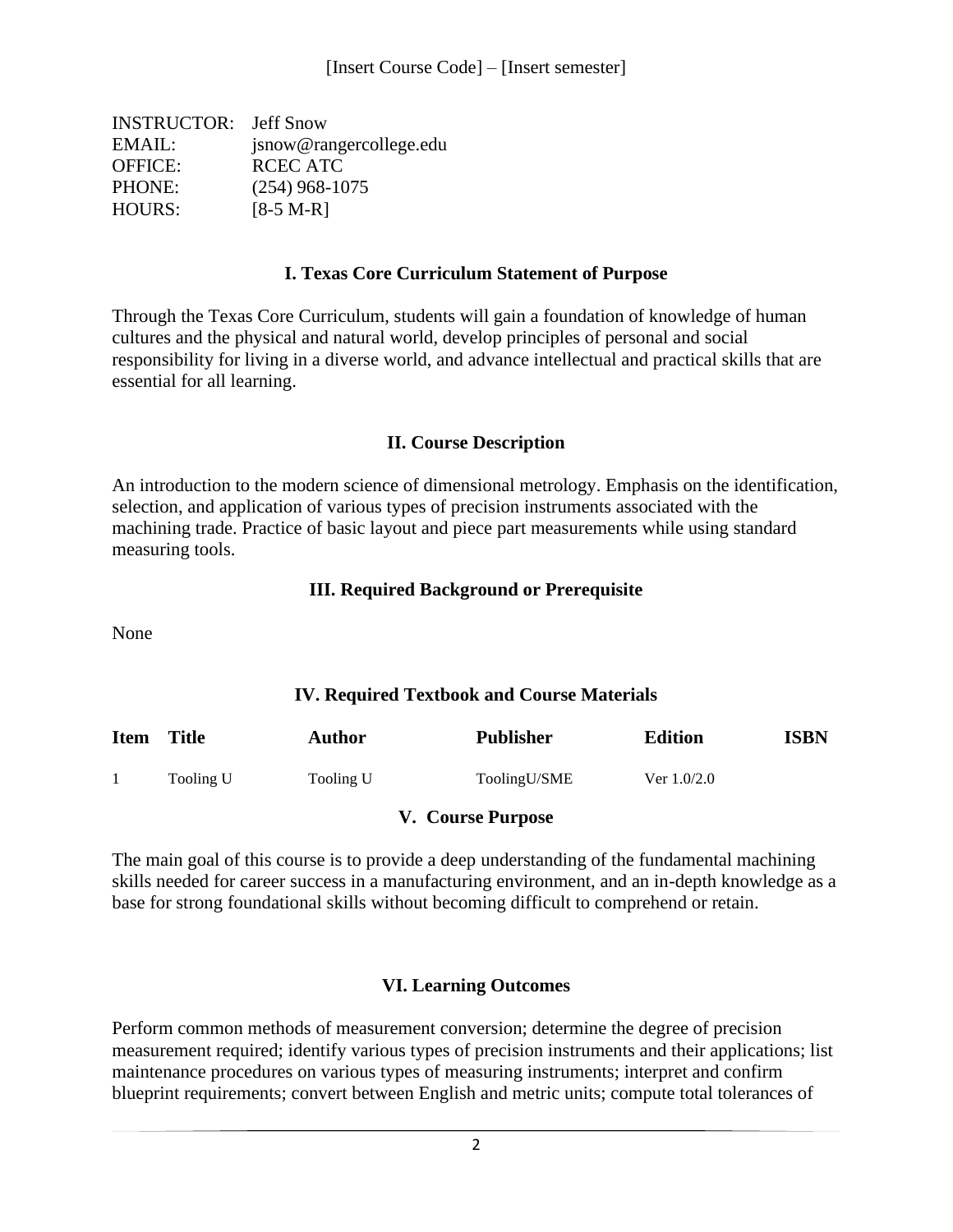parts; calibrate various types of precision measuring instruments to a standard; and select and use precision measurement tools.

# **VII. Core Objectives**

This course meets the following of the six Core Objectives established by Texas:

[FOR CORE CLASSES: Check all of the **required** core objectives for the course, as shown on the Table of Foundational Component Areas (provided separately). If you choose to check any **optional** core objectives, be sure to justify this elsewhere in the syllabus by indicating the nature of the coursework that addresses these optional objectives.]

## FOR ELECTIVE CLASSES]

- ☒ **Critical Thinking Skills (CT) –** Creative thinking, innovation, inquiry, and analysis; evaluation and synthesis of information
- ☒ **Communication Skills (COM) –** effective development, interpretation and expression of ideas through written, oral, and visual communication
- $\boxtimes$  **Empirical and Quantitative Skills (EQS)** The manipulation and analysis of numerical data or observable facts resulting in informed conclusions
- $\boxtimes$  **Teamwork (TW)** The ability to consider different points of view and to work effectively with others to support a shared purpose or goal
- ☐ **Social Responsibility (SR) –** Intercultural competence, knowledge of civic responsibility, and the ability to engage effectively in regional, national, and global communities
- $\boxtimes$  **Personal Responsibility (PR)** The ability to connect choices, actions, and consequences to ethical decision-making

## **VIII. Methods of Instruction**

Will include online (tooling u) lectures, assigned readings, discussions, demonstrations, and hands on projects, videos, electronic documents, PowerPoints, and more.

## **IX. Methods of Assessment**

**Test: (40%) (CT, EQS, PR)** Include all Tooling-U test grades (14)

**Labs: (40%) (CT, EQS, PR)** includes all Lab exercises (10)

**Professionalism: (10%) (CT, COM, PR, TW)** Being on time, prepared to work. Great attitude. NO foul language, No use of cell phones. Student following directions, leaving the work areas clean and organized.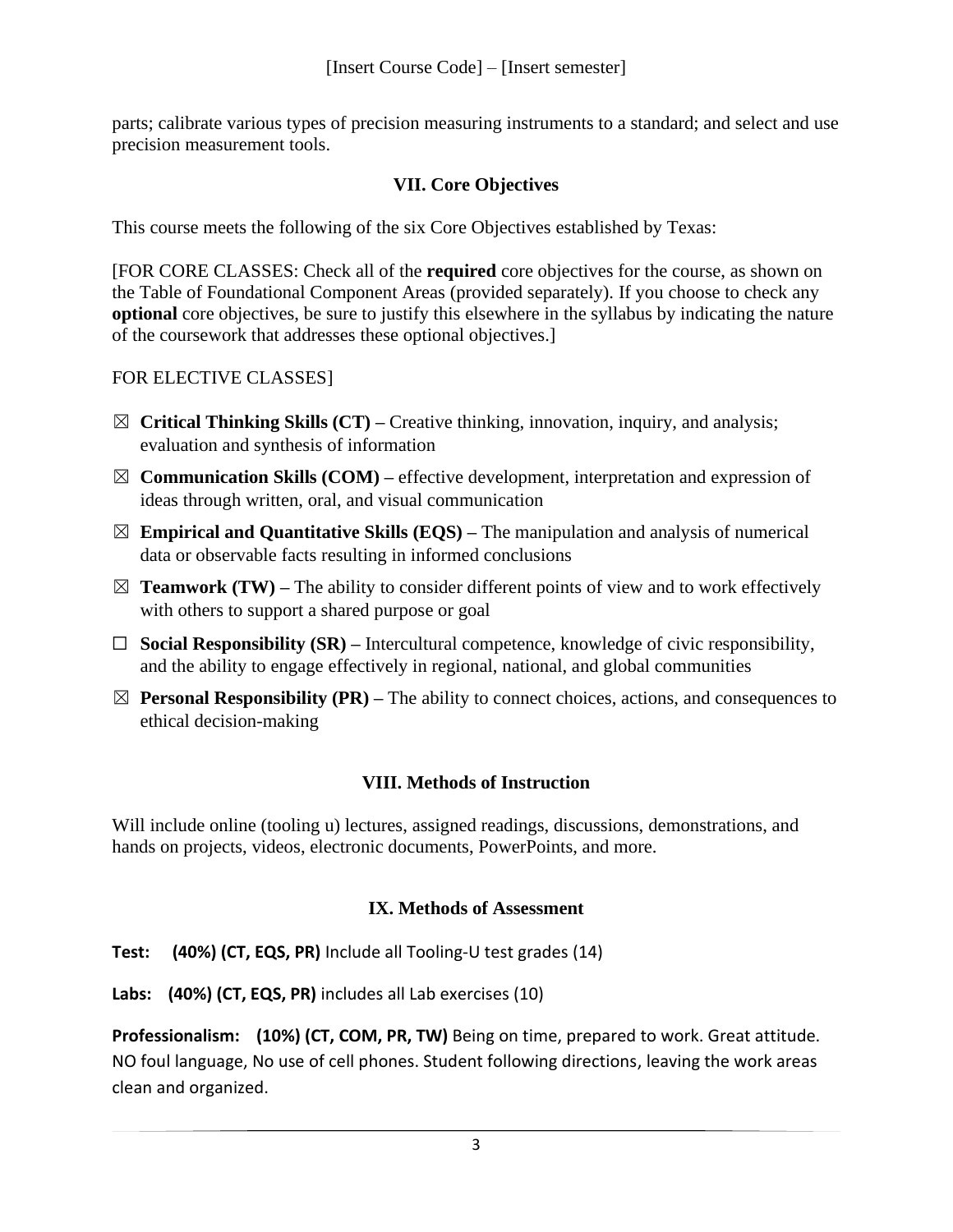**Final: (10%)** will consist of one final Lab test and it will make up 10% of the students final grade.

Grading scale:  $A = 90-100\%$   $B = 80-89$   $C = 70-79$   $D = 60-69$   $F = Below 60$ 

## **X. Course/Classroom Policies**

The following rules and guidelines about classroom behavior are to be memorized, internalized, and strictly adhered to. Failure to do so will negatively impact your experience of this class, not to mention your grade.

#### **1. Attendance**

**WARNING—READ CAREFULLY!** If you accumulate unexcused absences exceeding 10% of the total sixty four clock-hours required for this course as set forth by the Texas Higher Education Coordinating Board, you will be dropped from class. You will receive the grade of **W**. If the final semester withdrawal date has passed, you will receive the grade of **F**. (This means you will be denying yourself credit for the course if you miss any combination of 6.4 hours of class and/or lab times.)

Excessive absences result in (1) your failure to progress towards the objectives of the course, (2) unfair demands on your instructor's time by taking him/her away from responsible students in order to catch you up on missed assignments, and most important (3) you become an increased safety risk due to your diminished familiarity with hazardous equipment and safety protocols.

#### . **Lateness/Tardiness**

Any student coming to class or laboratory more than **three** minutes from the scheduled start time will be counted as absent

#### . **RC Policy on Attendance:**

Regular and punctual attendance in all classes and labs is required of all students. Unexcused absences are counted from the first day of class as listed in the college calendar, regardless of the date of the student's registration

The only excused absence is an authorized college activity. All work and/or assignments missed because of an excused absence must be completed within one week or the excused absence will be counted as unexcused. An excused absence during the one-week period does not extend the deadline for the completion of assignments

Classes and laboratories starts at the scheduled time, you have three additional minutes to be in your seat, prepared for class. If you show up to class or lab more than three minutes late you will receive an unexcused absence for the day! Any student leaving class or lab early will need to visit with the instructor before returning to class or lab. If the early departure is not justifiable, the student may be marked absent for the class or lab for that instructional time.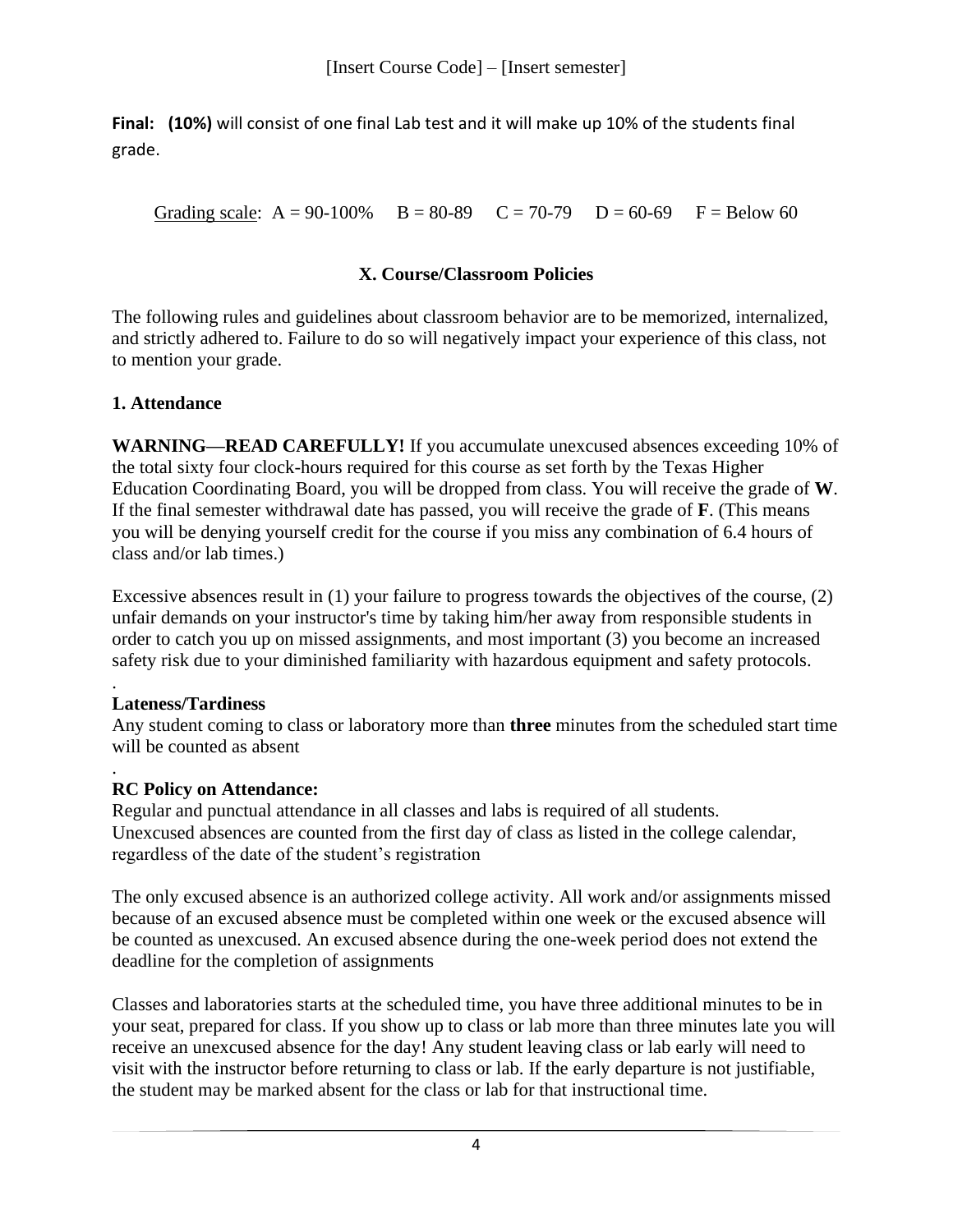# **2. Class Participation**

Each student is encouraged to participate in classroom discussions and in lab. You are here to learn and the best way to learn is by hands-on and participation. Always remember: safety comes first.

## **3. Missed Exams/Assignments/Make-up Policy**

All assignments and missed exam (s) are to be made-up within one week of the assignment or exam. Please get with the Instructor to set-up a time to make it up.

#### **4. Lab safety/health**

Safety lectures are done every day, before any equipment is used. **Safety is the #1 factor when working at home, school or industry.**

#### **Safety Regulations**

Machining can become very dangerous—even fatal—if you are careless and neglect safety precautions. Most accidents occur when people get in a hurry, so learn to pace yourself and move cautiously and deliberately. The College endeavors to provide you with proper training and a safe environment, but you must also do your part by abiding by the following rules. *If you persistently violate these rules, you will be considered a safety risk and will be withdrawn from class.*

#### **5. Other Course Policies**

- *1. No eating or drinking in classrooms or labs*
- *2. Turn cell phones off, no iPods or other electronic devices*
- *3. Do not use internet for any activity other than online tutorials.*
- *4. Do not operate any equipment in the lab without the instructor being present.*
- *5. Return to class promptly after breaks.*
- *6. Respect other student's tools, equipment and personal space.*
- *7. Return all tools to their proper place as soon as you are finished with them.*
- *8. It is your responsibility to clean up any area or machine you use.*
- *9. Assignments must include students name, assignment title and date.*
- *10. It is a privilege (for those who have paid) to work in the lab areas, not a Right.*

Note: Scheduled assignments are subject to change without notice at the discretion of the Instructor.

## **XI. Course Outline/Schedule**

| WEEK | LEC/LAB                                                                            | TOPIC/ASSIGNMENT          |  |  |
|------|------------------------------------------------------------------------------------|---------------------------|--|--|
|      | <b>LEC:</b> Discuss the purpose of this course and its importance in Manufacturing |                           |  |  |
|      |                                                                                    | Set-up Tooling U accounts |  |  |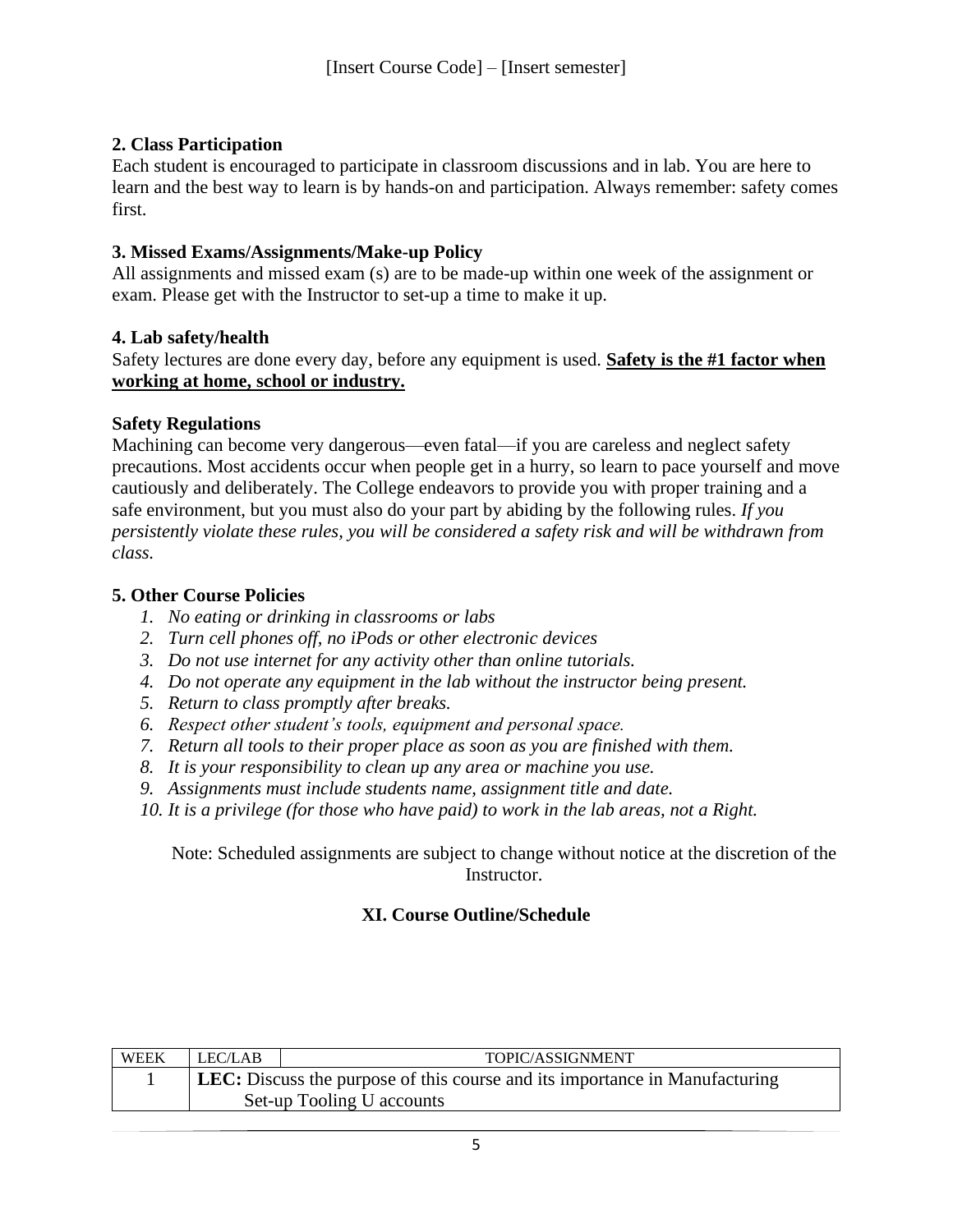|                | Safety                                                                                         |
|----------------|------------------------------------------------------------------------------------------------|
|                | LAB; Safety and Conduct                                                                        |
| $\overline{2}$ | LEC: Introduce the basic measuring devices used in manufacturing to ensure part                |
|                | quality. Complete all test for Tooling-U lesson "Basic Measurement 101"                        |
|                | LAB: Rules and combination square set English/Metric (Lab kit #1)                              |
| 3              | LEC: Provide a basic introduction to the importance of calibrating measuring                   |
|                | instruments. Complete all test for Tooling-U lesson " Calibration Fundamentals                 |
|                | 111"                                                                                           |
|                | <b>LAB:</b> Gage Blocks (Lab kit $# 2$ )                                                       |
| $\overline{4}$ | LEC: Provides a comprehensive overview on part tolerance. Complete all test for                |
|                | Tooling-U lesson "Basics of Tolerance 121"                                                     |
|                | <b>LAB:</b> Vernier Calipers (Lab kit $# 3$ )                                                  |
| 5              | LEC: Introduce the use and importance of blueprints. Complete all test for Tooling-            |
|                | U lesson "Blueprint reading 131"<br><b>LAB:</b> Micrometers (Lab kit $# 4$ )                   |
| 6              | LEC: Describe information on surface finish and methods involved for its                       |
|                | inspection. Complete all test for Tooling-U lesson "Surface Texture and                        |
|                | <b>Inspection 201"</b>                                                                         |
|                | <b>LAB:</b> Vernier Micrometers (Lab kit $#4$ )                                                |
| 7              | LEC: Explain the purpose and methods of measuring systems analysis, including                  |
|                | measurement variation and gage repeatability. Complete all test for Tooling-U                  |
|                | lesson "Measuring system analysis 300"                                                         |
|                | <b>LAB:</b> Dial Calipers (Lab kit $# 5$ )                                                     |
| 8              | LEC: Introduce Geometric Dimensioning and Tolerance. Complete all test for                     |
|                | Tooling-U lesson "Intro to GD&T 200"                                                           |
|                | LAB: Midterm Test (Measuring with Rules, Combination Square, Vernier Calipers,                 |
|                | Micrometers, and Dial Calipers.) (Lab midterm test kit)                                        |
| 9              | LEC: Provide a comprehensive introduction to hole inspection using contact                     |
|                | instruments. Complete all test for Tooling-U lesson "Hole standards and                        |
|                | inspection 141"                                                                                |
|                | LAB: Direct reading and transfer hole inspection gages (Lab kit # 6)                           |
| 10             | LEC: Explains thread standards, inspection, measurement and various parts of                   |
|                | threads. Complete all test for Tooling-U lesson "Thread standards and inspection<br>151"       |
|                | <b>LAB:</b> Thread measurement tools (Lab kit $# 7$ )                                          |
| 11             | LEC: Measuring and inspecting cylindrical parts explains the measurement,                      |
|                | methods, and inspection tools necessary to confirm that a cylindrical part meets it            |
|                | requirements. Complete all test for Tooling-U lesson "Inspecting a cylindrical                 |
|                | part 331"                                                                                      |
|                | <b>LAB:</b> Cylindrical part measurement (Lab Kit $# 8$ )                                      |
| 12             | LEC: An overview and use of the optical comparator and measurement capabilities.               |
|                | Complete all test for Tooling-U lesson "Inspecting with optical comparators 351"               |
|                | <b>LAB:</b> Surface plates and height gages (Lab kit $# 9$ )                                   |
| 13             | <b>LEC:</b> Provides an overview of the functions and mechanics of the coordinate              |
|                |                                                                                                |
|                | measuring machine. Complete all test for Tooling-U lesson "Inspecting with<br><b>CMMs 361"</b> |